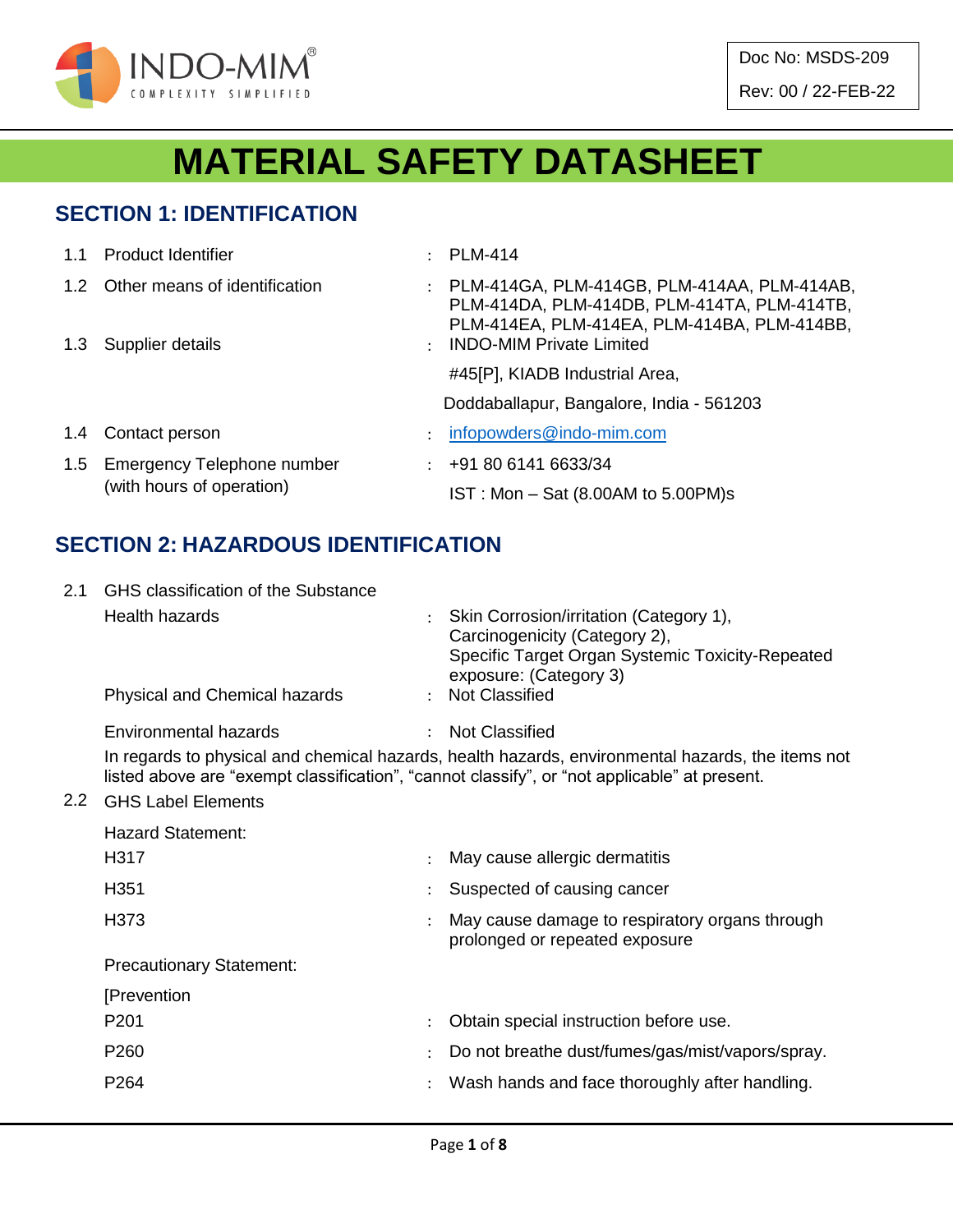

| P <sub>272</sub>     | $\ddot{\phantom{0}}$ | Contaminated work clothing should not be allowed out<br>Of the workplace.                               |
|----------------------|----------------------|---------------------------------------------------------------------------------------------------------|
| P <sub>280</sub>     |                      | Wear protective gloves/protective clothing/eyes<br>protection/face protection.                          |
| [Emergency Response] |                      |                                                                                                         |
| P308+P313            | $\ddot{\phantom{0}}$ | If exposed or concerned, Get medical advice/attention.                                                  |
| P314                 |                      | Get medical advice/attention if feel unwell.                                                            |
| P <sub>501</sub>     |                      | To dispose of contents/container entrust it to a waste<br>service company admitted by local government. |
|                      |                      |                                                                                                         |

Fire Service Act

This special alloy powder has been confirmed and registered as non-hazardous by ignition test based on Fire service act No. 11 (Part 4 of Article 1 of cabinet Order No. 358). However, there is a possibility that fine particle dust would fire when it is touched.

#### **SECTION 3: COMPOSITION/INFORMATION ON INGREDIENTS**

| 3.1 | Substance/Mixture                                       | ٠ | <b>Mixture</b>         |           |
|-----|---------------------------------------------------------|---|------------------------|-----------|
|     | <b>General Product Description</b>                      |   | <b>Metallic Powder</b> |           |
|     | Alias                                                   |   | <b>Alloy Powder</b>    |           |
|     | 3.2 Chemical Name, Percent and CAS#:<br><b>Elements</b> |   | %                      | CAS#      |
|     | Chromium                                                |   | $<$ 3                  | 7440-47-3 |
|     | Manganese                                               |   | $<$ 1                  | 7439-96-5 |
|     | Carbon                                                  |   | < 1                    | 7440-44-0 |
|     | Iron                                                    |   | $80 - 90$              | 7439-89-6 |

Any concentration shown as a range is to protect the confidentiality or is due to batch variation

|     | Class Reference Number in the Gazette List :   |                |                      | <b>Not Subject</b>                        |
|-----|------------------------------------------------|----------------|----------------------|-------------------------------------------|
|     | Impurities and Stabilizing Additives           |                | $\ddot{\phantom{a}}$ | No Data                                   |
|     | Contribute to Classification                   |                |                      |                                           |
|     | <b>Pollutant Release and Transfer Register</b> |                | $\ddot{\phantom{0}}$ | Not applicable                            |
|     | (PRTR)                                         |                |                      |                                           |
|     | <b>Hazard Symbol</b>                           |                | $\bullet$ .          | Not harmful                               |
| 3.3 | <b>Risk Phrases</b>                            |                |                      |                                           |
|     | R40                                            | $\mathcal{L}$  |                      | limited evidence of a carcinogenic effect |
|     | R43                                            | $\ddot{\cdot}$ |                      | May cause sensitization by skin contact   |
|     |                                                |                |                      |                                           |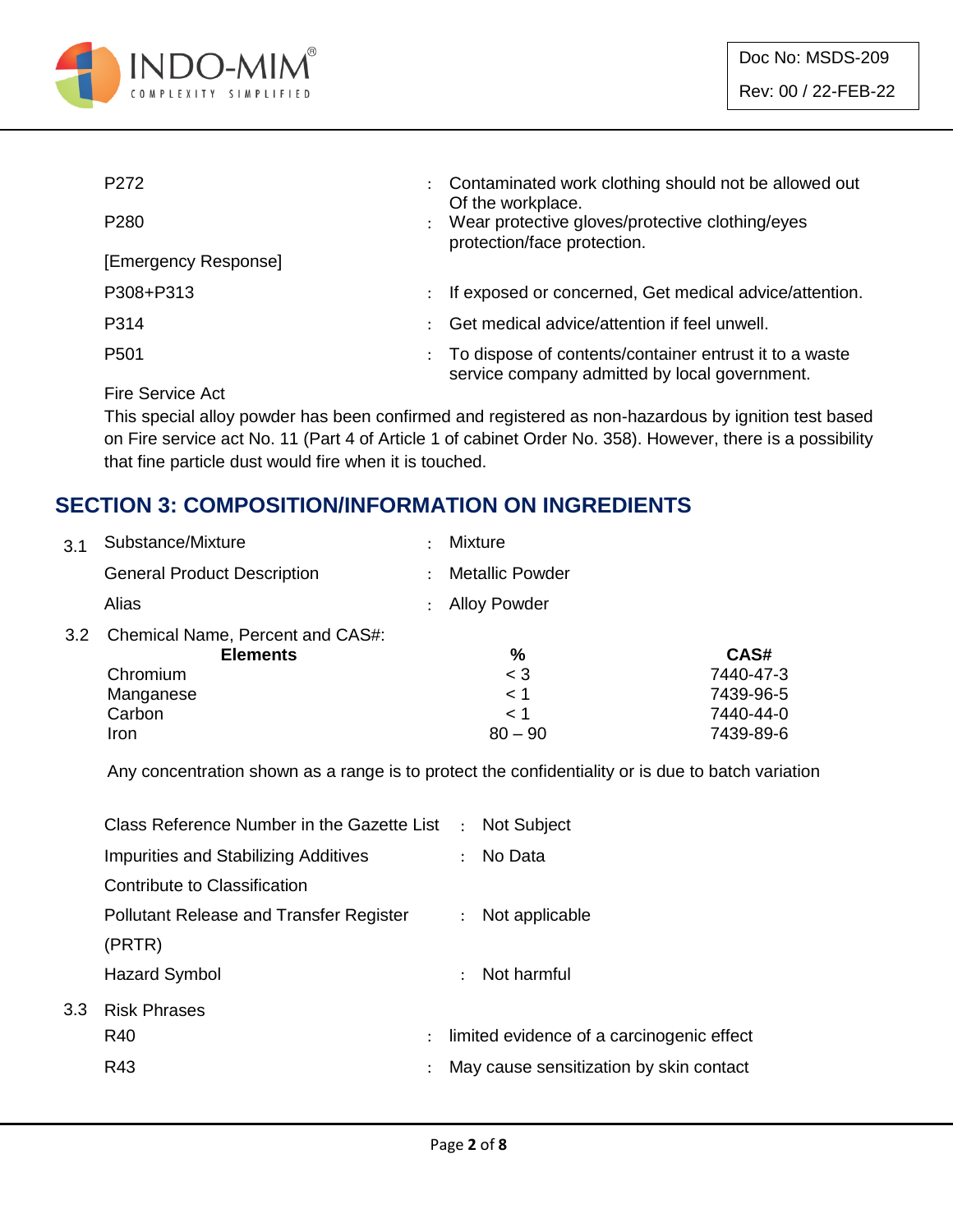

|     | R48/20                | $\ddot{\phantom{a}}$ | Harmful: danger of serious damage to health by<br>prolonged exposure through inhalation. |
|-----|-----------------------|----------------------|------------------------------------------------------------------------------------------|
| 3.4 | <b>Safety Phrases</b> |                      |                                                                                          |
|     | S <sub>16</sub>       |                      | Keep away from sources of ignition $-$ No smoking                                        |
|     | S7/9                  | ÷                    | Keep the container tightly closed and in a well-                                         |
|     |                       |                      | ventilated place                                                                         |
|     | S36/37/39             | $\ddot{\phantom{a}}$ | Wear suitable protective clothing, gloves and eye/face                                   |
|     |                       |                      | protection                                                                               |

### **SECTION 4: FIRST AID MEASURES**

| 4.1 | Inhalation                           |                      | If inhaled, remove to fresh air.<br>Get medical advice/attention if feeling well. |
|-----|--------------------------------------|----------------------|-----------------------------------------------------------------------------------|
|     | 4.2 Skin Contact                     | $\ddot{\phantom{0}}$ | Immediately remove contaminated clothing and shoes.                               |
|     |                                      |                      | Wash with soap and plenty of water.                                               |
|     |                                      |                      | If irritation develops and persists, get medical attention.                       |
|     | 4.3 Eye Contact                      | $\mathcal{L}$        | Flush eyes with plenty of water for at least 15 minutes.                          |
|     |                                      |                      | If irritation develops and persists, get medical attention.                       |
| 4.4 | Ingestion                            |                      | Immediately rinse mouth. Get medical aid immediately.                             |
| 4.5 | Anticipated Acute & Tardive symptoms | $\mathcal{L}$        | Allergy Symptoms.                                                                 |
| 4.6 | Most important Signs and Symptoms    | $\mathcal{L}$        | No data is currently available.                                                   |
| 4.7 | Protection for first-aid             |                      | Wear protective equipment's according to the situation.                           |
| 4.8 | Important notes for Doctor           |                      | No data is currently available.                                                   |

#### **SECTION 5: FIRE FIGHTING MEASURES**

|     | 5.1 Suitable Extinguishing Media                                       | $\mathcal{L}$ | Dry sand, limestone powder, dry powder and special<br>powder against the metal powder.                                                                                                                                         |
|-----|------------------------------------------------------------------------|---------------|--------------------------------------------------------------------------------------------------------------------------------------------------------------------------------------------------------------------------------|
|     | 5.2 Extinguishing media, which must not be<br>used for safety reasons: |               | water and carbon dioxide (CO2)                                                                                                                                                                                                 |
|     | 5.3 Specific Hazards                                                   |               | : Non-dangerous. Heavy metals may be released in<br>hazardous concentrations in the form of dust or fumes.<br>contamination fire extinguishing<br>Collect<br>water<br>separately. This must not be discharged into the drains. |
| 5.4 | <b>Special firefighting Procedures:</b>                                |               | : Using proper extinguishing media water may be<br>ineffective.                                                                                                                                                                |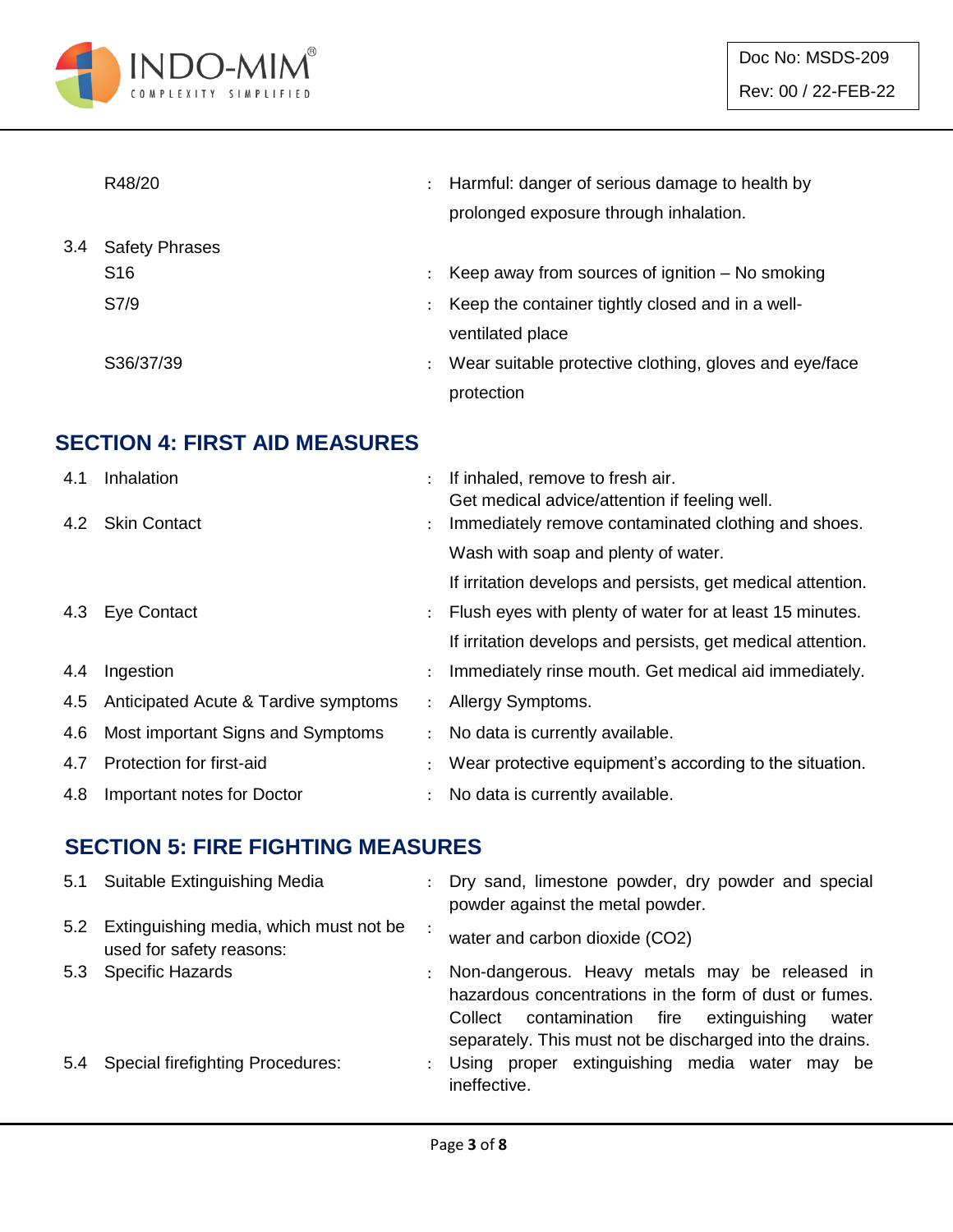

5.5 Protection for firefighting: : Firefighting always wears respiratory protection and protective clothing.

#### **SECTION 6: ACCIDENTAL RELEASE MEASURES**

| 6.1 | <b>Personal Precautions, Protective</b><br>equipment, And emergency measures | : Ensure adequate ventilation.<br>Used personal protective equipment. Avoid contact with<br>skin/eyes. Do not breathe vapors/dust. Remove all<br>ignition. Observe "8.<br>sources of<br>Exposure<br>controls/personal protection". |
|-----|------------------------------------------------------------------------------|------------------------------------------------------------------------------------------------------------------------------------------------------------------------------------------------------------------------------------|
|     | 6.2 Environmental Precaution                                                 | : Avoid runoff into sewers and drains.                                                                                                                                                                                             |
|     | 6.3 Collection and Neutralization                                            | : Vacuum or sweep-up spills. Containment and clean-up<br>discard collected spills in airtight containers.                                                                                                                          |
|     | 6.4 Equipment and Methods                                                    | : Prevention of secondary immediately eliminate all<br>sources of ignition                                                                                                                                                         |
| 6.5 | Disaster                                                                     | Prevent runoff into sewers and drains.                                                                                                                                                                                             |

### **SECTION 7: HANDLING AND STORAGE**

| 7.1 | Handling                    |                                                                                                                                                                                                                                                                        |
|-----|-----------------------------|------------------------------------------------------------------------------------------------------------------------------------------------------------------------------------------------------------------------------------------------------------------------|
|     | Engineering controls        | : Refer to "Engineering Controls" of "8. Exposure<br>controls/Personal Protection". Wear Proper Protective<br>equipment.                                                                                                                                               |
|     | Exhaust                     | Use adequate general and local exhaust ventilation to<br>maintain dust concentration levels as low as possible.                                                                                                                                                        |
|     | Precaution                  | The product should only be used in areas from which all<br>naked lights and other sources of ignition have been<br>excluded. Keep away from Heat or Flame. Pay<br>attention to fumes because they may ignite. Take<br>precautionary measures against static discharge. |
|     | Avoiding contact            | : Refer to "10. Stability and reactivity                                                                                                                                                                                                                               |
| 7.2 | Storage                     |                                                                                                                                                                                                                                                                        |
|     | <b>Engineering controls</b> | The storage area must have a fireproof structure.<br>Prevent hazardous material penetrate into storage<br>area. Provide proper Equipment of lighting and<br>ventilation.                                                                                               |
|     | Incompatibilities           | Refer to "10. Stability and Reactivity".                                                                                                                                                                                                                               |
|     | Storage conditions          | Store in a dry, cool and well-ventilated area from heat,<br>sparks, open flames and all other sources of ignition.                                                                                                                                                     |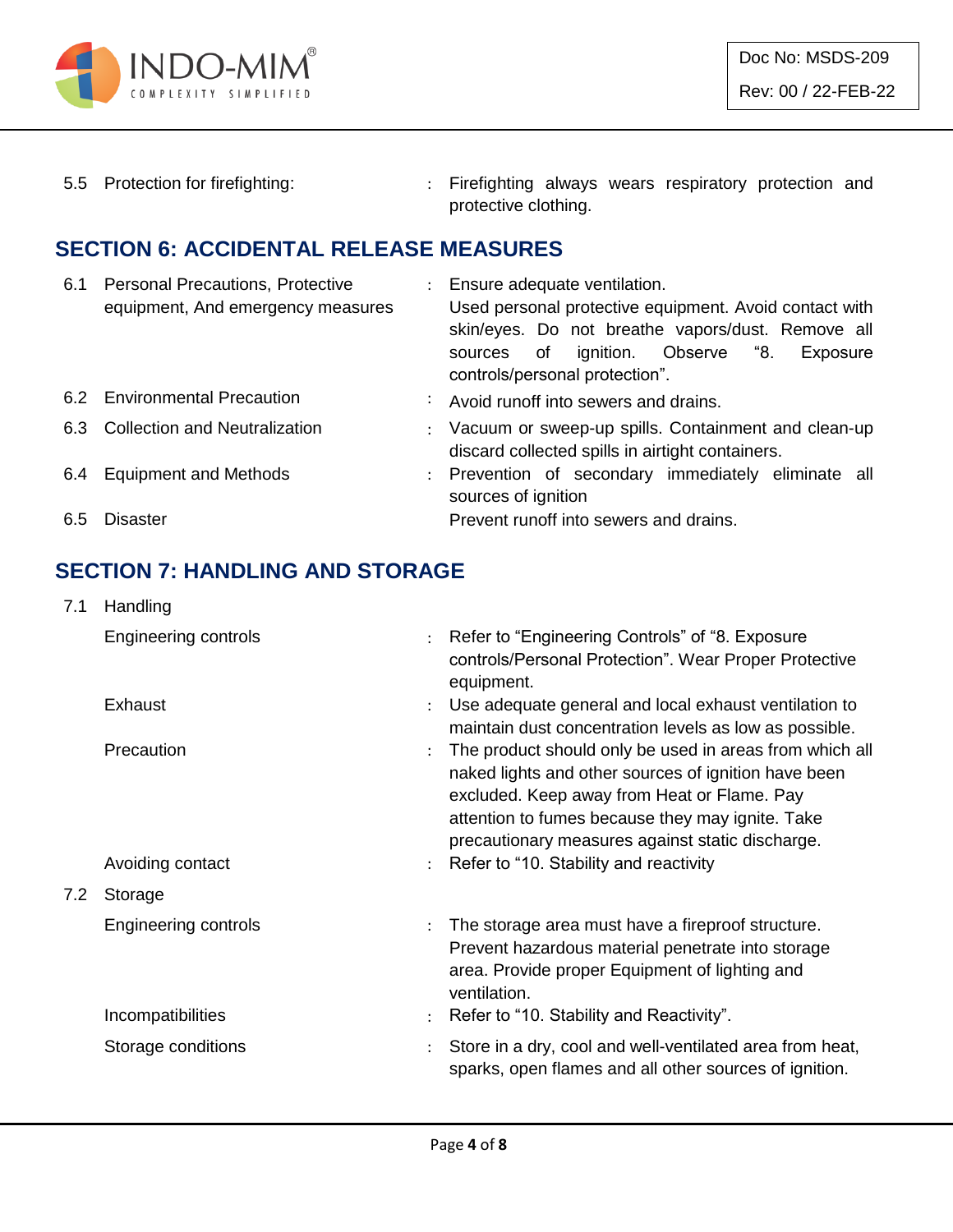

Packaging material **Packaging material in the material which not penetrate any hazardous** material for the container.

#### **SECTION 8: EXPOSURE CONTROLS/PERSONAL PROTECTION**

8.1 Control Concentration and working environment assessment criteria: No Data Exposure Limits:

|     | Mn                            | $\ddot{\cdot}$       | TLV-TWA: 0.2mg/m3 (ACGIH)                                                                  | $$ D           |
|-----|-------------------------------|----------------------|--------------------------------------------------------------------------------------------|----------------|
|     | Ni                            |                      | TLV-TWA: 1.5mg/m3 (ACGIH)(As inhalable<br>fraction)2B                                      |                |
|     | Cr                            |                      | TLV-TWA: 0.5mg/m3 (ACGIH)                                                                  | A4             |
|     | Mo                            | $\ddot{\cdot}$       | TLV-TWA: 3mg/m3 (ACGIH)                                                                    |                |
|     | Co                            |                      | TLV-TWA: 0.02mg/m3 (ACGIH)                                                                 | A <sub>3</sub> |
|     | D                             |                      | Not suspected as a human carcinogen                                                        |                |
|     | 2B                            |                      | Possible human carcinogen                                                                  |                |
|     | A4                            |                      | Not classifiable as a human carcinogen                                                     |                |
|     | A <sub>3</sub>                |                      | Confirmed animal carcinogen with unknown relevance<br>to humans.                           |                |
|     | Engineering control:          |                      | Not required                                                                               |                |
| 8.2 | Protective equipment:         |                      |                                                                                            |                |
|     | <b>Respiratory Protection</b> |                      | In case ventilation is not adequate, wear a P2 filter<br>respirator for harmful particles. |                |
|     | <b>Hand Protection</b>        |                      | Wear rubber gloves to meet the regulation of "EU<br>Directive 89/689/EEC" and "EN 374".    |                |
|     | Eye Protection                | $\ddot{\phantom{a}}$ | Wear Safety goggles meet "EN 166".                                                         |                |
|     | Skin and Body Protection      |                      | Wear suitable clothing with long sleeves.                                                  |                |
|     | Health measures               |                      | Replace work clothing every day.                                                           |                |
|     |                               |                      |                                                                                            |                |

Provide an eyewash unit near the working area.

# **SECTION 9: PHYSICAL AND CHEMICAL PROPERTIES**

| Appearance           | : Silver-gray, Powder |
|----------------------|-----------------------|
| Odor                 | Odorless              |
| PН                   | Not applicable        |
| <b>Melting Point</b> | Not available         |
| <b>Boiling Point</b> | Not available         |
| <b>Flash Point</b>   | Not available         |
| Ignition Point       | Not available         |
|                      |                       |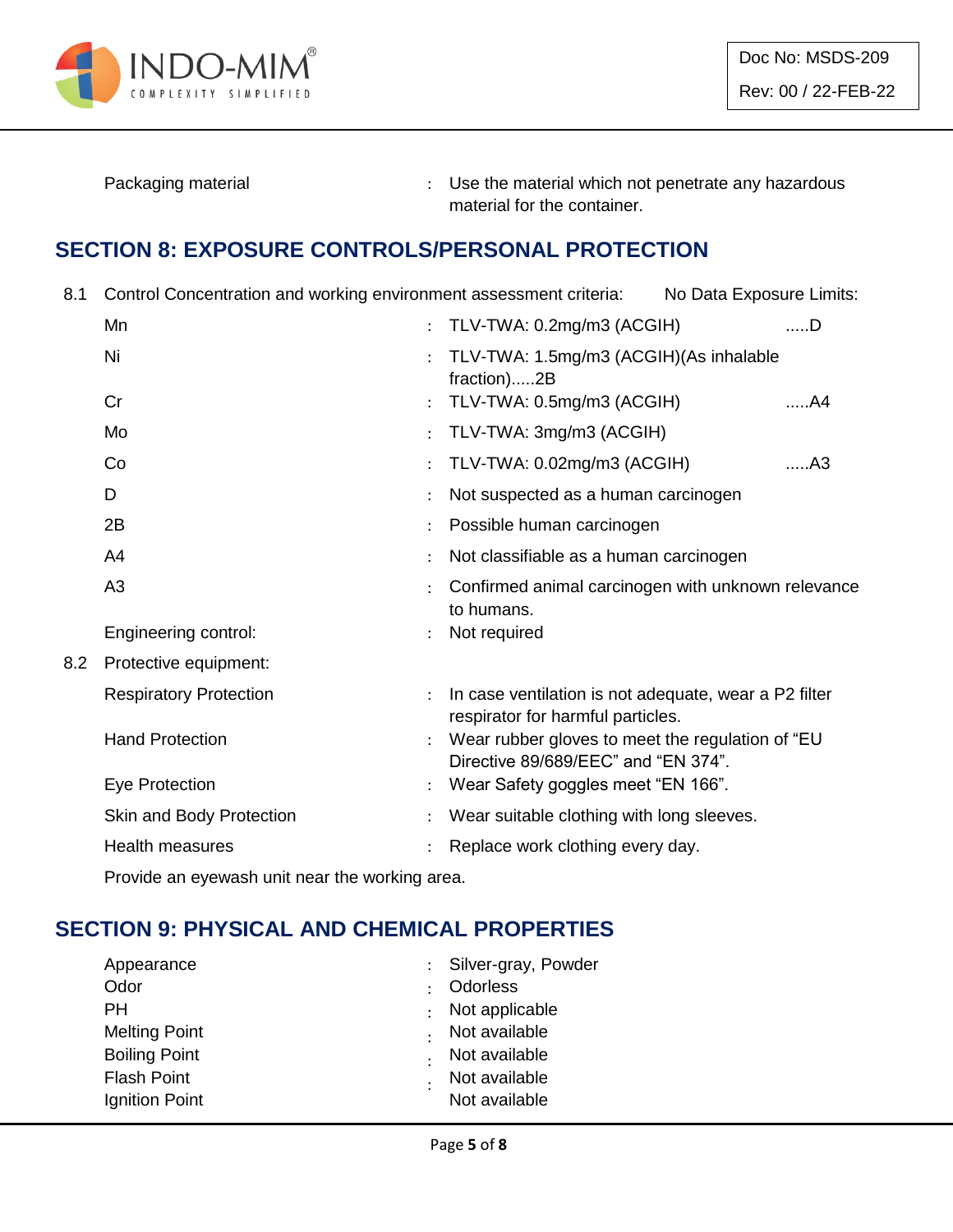

|           | Not available      |
|-----------|--------------------|
| ٠         | Not available      |
|           | $7.5 - 9.3(g/cm3)$ |
| $\bullet$ | Insoluble          |
|           | Insoluble          |
|           | Not applicable     |
|           |                    |
|           | Not available      |
|           | Not available      |
|           | $0\frac{9}{6}$     |
| $\bullet$ | Not available      |
|           | Not available      |
|           |                    |

#### **SECTION 10: STABILITY AND REACTIVITY**

| Stability<br><b>Hazardous Reactivity</b> | : Not available<br>Not available                                                                                     |
|------------------------------------------|----------------------------------------------------------------------------------------------------------------------|
| Condition to avoid<br>Incompatibilities  | $\cdot$ High-Temperature state in the dusty atmosphere<br>. Oxidizing agents (against Si).<br>No data in general use |
| Hazardous Decomposition products         |                                                                                                                      |

#### **SECTION 11: TOXICOLOGICAL INFORMATION**

| Not available                           |                |                                                             |
|-----------------------------------------|----------------|-------------------------------------------------------------|
| <b>Acute Toxicity:</b>                  |                |                                                             |
| Fe: Rat Oral LD50= 30000mg/kg           |                |                                                             |
| Mn: Rat Oral LD50= 9000mg/kg            |                |                                                             |
| Rat Oral LD50= 9000mg/kg<br>Ni:         |                | (Particle size<1mm)                                         |
| Rat Oral LD50= 3160mg/kg<br>Si:         |                |                                                             |
|                                         |                |                                                             |
| <b>Skin Corrosion/Irritation</b>        |                | <b>Mild Irritation</b>                                      |
| Serious Eye danger/Eye Irritation       |                | The product is not classified as an eye irritant, however   |
|                                         |                | high dust levels in the air may cause eye irritation.       |
|                                         |                | Nickel: may result in allergic lung sensitization reactions |
| Respiratory/Skin Sensitizing Potential  | $\ddot{\cdot}$ | Nickel: Allergic skin sensitization reactions are the most  |
|                                         |                | frequent effect of exposure.                                |
| Mutagenicity                            |                | No information found                                        |
| Carcinogenicity                         |                | H351: Suspected of causing cancer                           |
| Reproductive effects                    | $\bullet$      | No information found                                        |
| Specific target organ systemic Toxicity |                | No information found                                        |
|                                         |                |                                                             |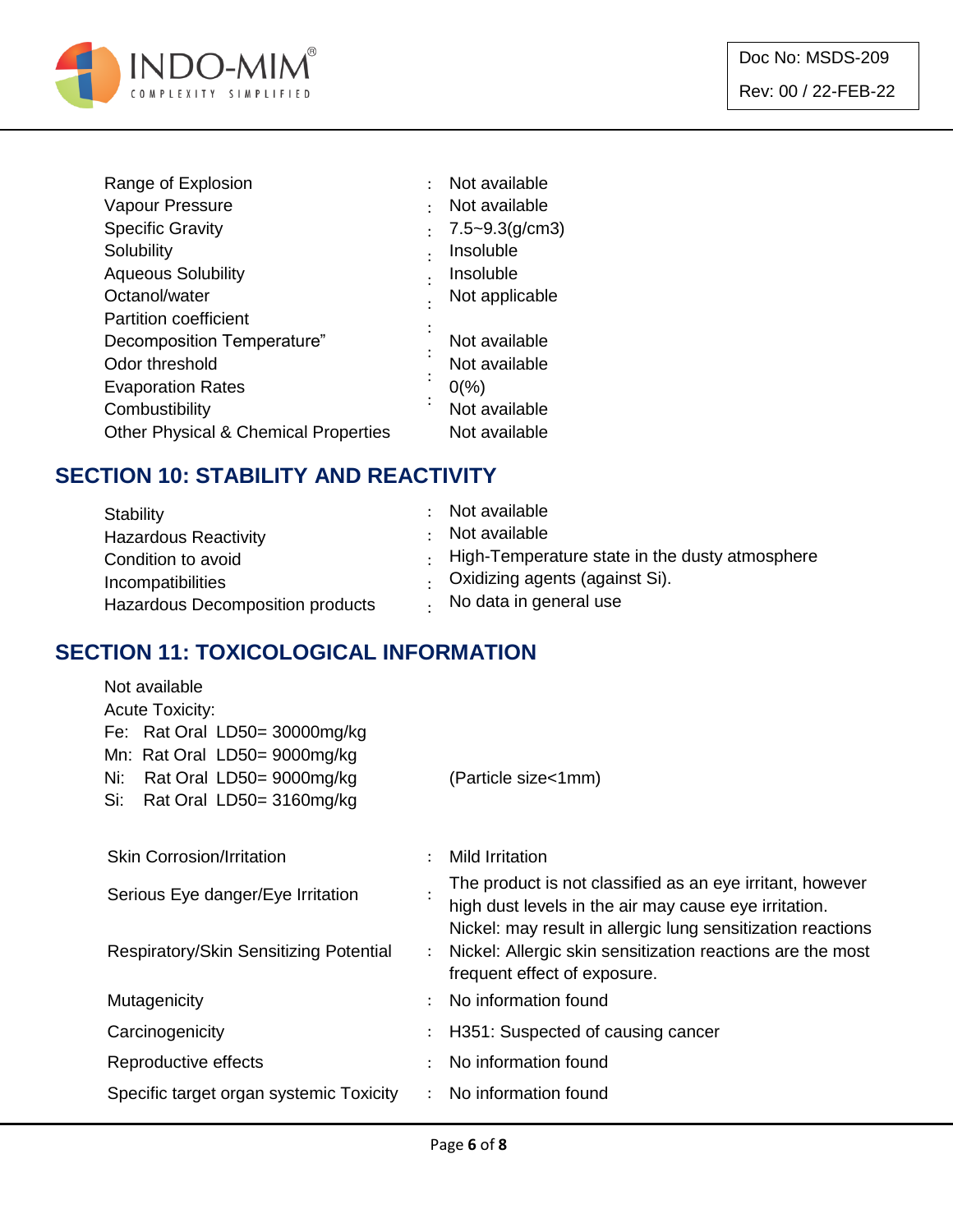

#### (Single Exposure)

| Specific target organ systemic Toxicity | H372: If inhaled, causes damage to the organ through |
|-----------------------------------------|------------------------------------------------------|
| (Repeated Exposure)                     | prolonged or repeated exposure                       |
| <b>Aspiratory Toxicity</b>              | : No information found                               |
| <b>Other Studies</b>                    | : No information found                               |

#### **SECTION 12: ECOLOGICAL INFORMATION**

| Ecotoxicity                             | : No information found |
|-----------------------------------------|------------------------|
| Environmental residue/ biodegradability | : No information found |
| <b>Bioaccumulation</b>                  | No information found   |
| Mobility in Soil                        | No information found   |
| Other studies                           | . No information found |

### **SECTION 13: DISPOSAL CONSIDERATIONS**

| <b>Residual wastes</b> | Dispose of in accordance with local regulations. |
|------------------------|--------------------------------------------------|
| <b>Used Containers</b> | Dispose of containers as scrap.                  |

#### **SECTION 14: TRANSPORT INFORMATION**

| International regulation      | Not Regulated as per IATA         |
|-------------------------------|-----------------------------------|
| Domestic regulation           | . Not Regulated as per IATA       |
| Special safety measures       | : Not Regulated as per IATA       |
| Emergency response guide book |                                   |
| number                        | $\cdot$ Not Regulated as per IATA |

#### **SECTION 15: REGULATOR INFORMATION**

Chemical Substances Control Law

PRTP (Pollutant Release and Transfer Register)

Fire Service Act No.11 (Part 4 of Article 1 of Cabinet Order No. 358)

#### **SECTION 16: ADDITIONAL INFORMATION**

References : Ministry of Economy, Trade and Industry: GHS **Guidance** Advanced Information Centre of Safety and Health: Directive 67/548/EEC